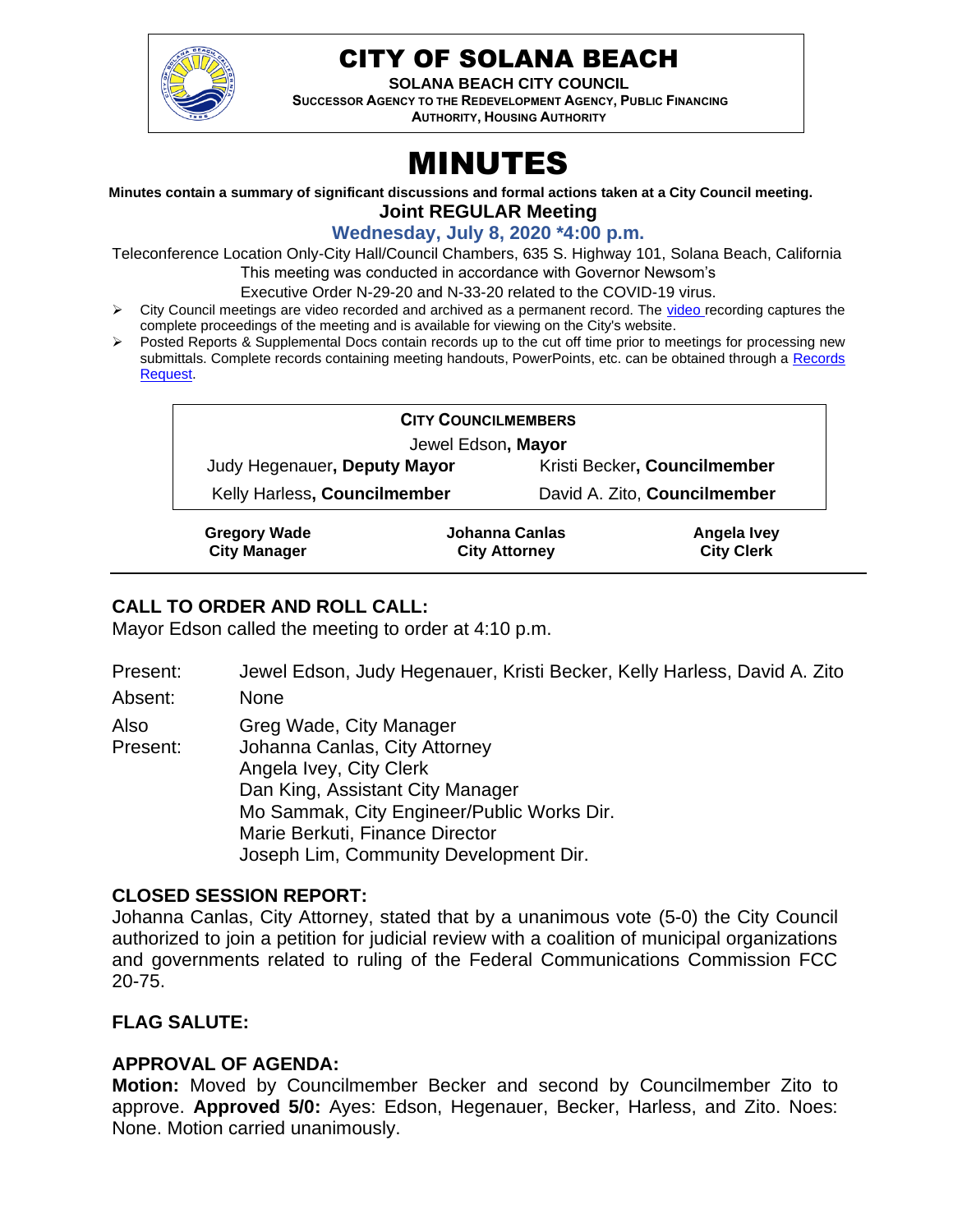# **ORAL COMMUNICATIONS:**

Peggy Walker spoke about the November marijuana ballot initiative being an effort by the pot industry to override local control regarding land-use decisions, that it would allow cultivation and delivery businesses in all the City's zones, out-of-town paid signature gatherers, and her opposition to the measure for health and safety reasons for residents and businesses in the City.

Christy Hendrickson spoke about concerns over the lack of compliance by the public required to wear face masks for COVID-19, the public not maintaining the 6 ft. social distance around the beach access points on the narrow stairways, and asking Council to address the issue with the Sheriff's department for enforcement.

## **COUNCIL COMMUNITY ANNOUNCEMENTS / COMMENTARY:**

Councilmembers reported on community announcements and events.

**A. CONSENT CALENDAR:** (Action Items) (A.1. – A.8. and A.10.)

#### **A.1. Minutes of the City Council.**

Recommendation: That the City Council

1. Approve the Minutes of the City Council Meetings held June 12, 2019. Approved Minutes [http://www.ci.solana-beach.ca.us/index.asp?SEC=F0F1200D-21C6-4A88-8AE1-](http://www.ci.solana-beach.ca.us/index.asp?SEC=F0F1200D-21C6-4A88-8AE1-0BC07C1A81A7&Type=B_BASIC) [0BC07C1A81A7&Type=B\\_BASIC](http://www.ci.solana-beach.ca.us/index.asp?SEC=F0F1200D-21C6-4A88-8AE1-0BC07C1A81A7&Type=B_BASIC)

**Motion:** Moved by Mayor Edson and second by Councilmember Harless to approve. **Approved 5/0:** Ayes: Edson, Hegenauer, Becker, Harless, and Zito. Noes: None. Motion carried unanimously.

#### **A.2. Register of Demands.** (File 0300-30)

Recommendation: That the City Council

1. Ratify the list of demands for June 6, 2020 – June 19, 2020.

[Item A.2. Report \(click here\)](https://solanabeach.govoffice3.com/vertical/Sites/%7B840804C2-F869-4904-9AE3-720581350CE7%7D/uploads/Item_A.2._Report_(click_here)_07-08-20_-_O.pdf)

**Motion:** Moved by Mayor Edson and second by Councilmember Harless to approve. **Approved 5/0:** Ayes: Edson, Hegenauer, Becker, Harless, and Zito. Noes: None. Motion carried unanimously.

#### **A.3. Street Maintenance & Repair Project 2020.** (File 0820-35)

Recommendation: That the City Council

#### 1. Adopt **Resolution 2020-107:**

- a. Awarding a construction contract for the 2020 Street Maintenance & Repair Project, Bid 2020-03, in the amount of \$426,275 to TC Construction Company.
- b. Approving an amount of \$73,725 for construction contingency.
- c. Authorizing the City Manager to execute the construction contract on behalf of the City.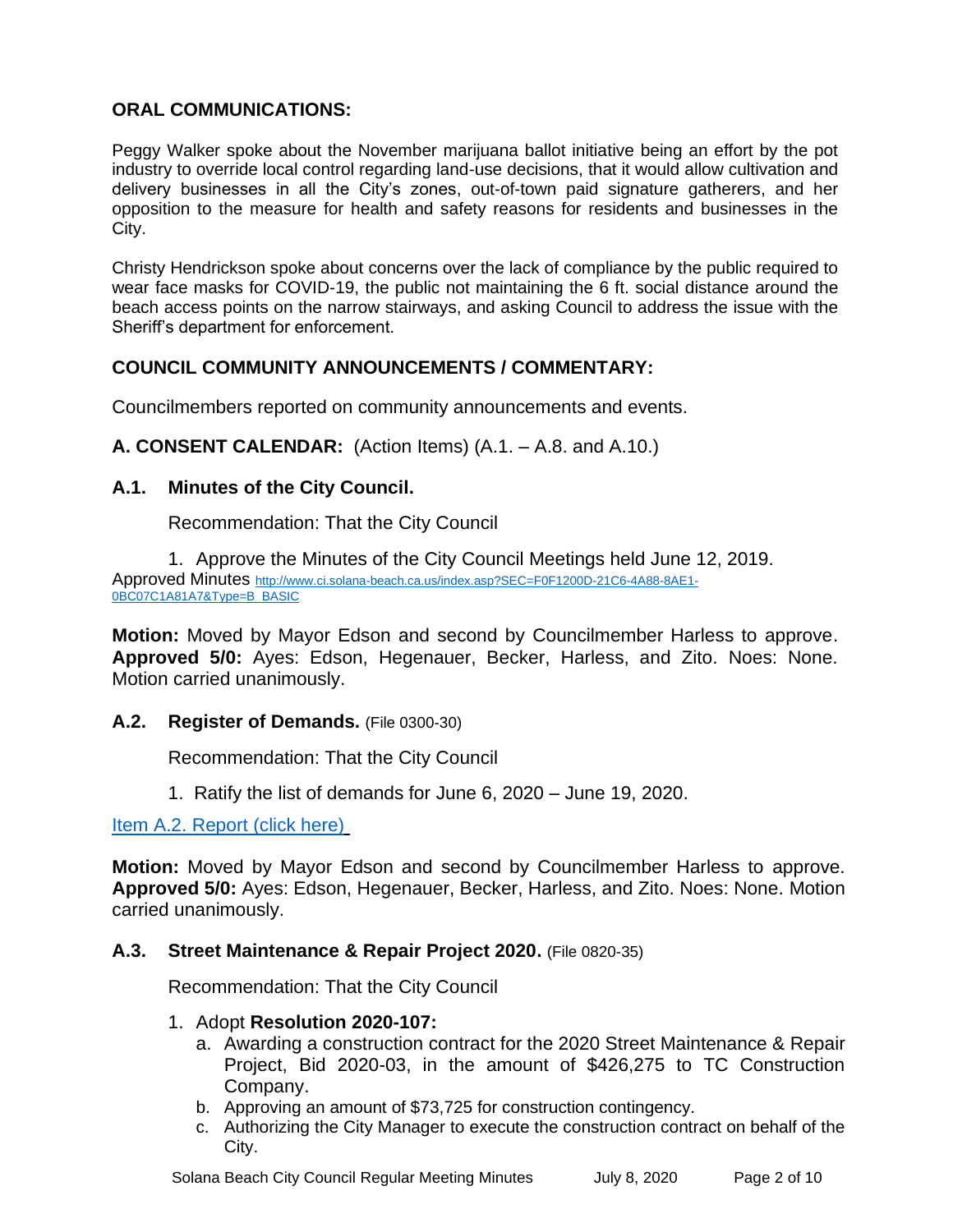d. Authorizing the City Manager to approve cumulative change orders up to the construction contingency amount.

[Item A.3. Report \(click here\)](https://solanabeach.govoffice3.com/vertical/Sites/%7B840804C2-F869-4904-9AE3-720581350CE7%7D/uploads/Item_A.3._Report_(click_here)_07-08-20_-_O.pdf)

**Motion:** Moved by Mayor Edson and second by Councilmember Harless to approve. **Approved 5/0:** Ayes: Edson, Hegenauer, Becker, Harless, and Zito. Noes: None. Motion carried unanimously.

#### **A.4. Salary, Classification, and Compensation Plans Fiscal Year 2020/21.** (File 0520-10)

Recommendation: That the City Council

- 1. Adopt **Resolution 2020-096** approving the FY 2020/2021 Salary and Compensation schedules and the addition of the Permit Technician to the City's classification plan.
- 2. Adopt **Resolution 2020-097** approving the FY 2020/2021 Side Letter Agreements between the City and the Solana Beach Employees' Association-Miscellaneous Unit, Marine Safety Unit, and Solana Beach Fire Association.

## [Item A.4. Report \(click here\)](https://solanabeach.govoffice3.com/vertical/Sites/%7B840804C2-F869-4904-9AE3-720581350CE7%7D/uploads/Item_A.4._Report_(click_here)_07-08-02-Att9_Placeholder_-_O.pdf)

**Motion:** Moved by Mayor Edson and second by Councilmember Harless to approve. **Approved 5/0:** Ayes: Edson, Hegenauer, Becker, Harless, and Zito. Noes: None. Motion carried unanimously.

#### **A.5. Local Early Action Planning (LEAP) Grant Program Submittal.** (File 0350-44)

Recommendation: That the City Council

#### 1. Adopt **Resolution 2020-109:**

- a. Authorizing/ratifying submittal of a LEAP Grant application to the California State Department of Housing and Community Development.
- b. Authorizing the City Manager to act on behalf of the City of Solana Beach, in consultation with the City Attorney, to negotiate and execute all agreements and amendments necessary to comply with the grant requirements.

[Item A.5. Report \(click here\)](https://solanabeach.govoffice3.com/vertical/Sites/%7B840804C2-F869-4904-9AE3-720581350CE7%7D/uploads/Item_A.5._Report_(click_here)_07-08-20_-_O.pdf)

**Motion:** Moved by Mayor Edson and second by Councilmember Harless to approve. **Approved 5/0:** Ayes: Edson, Hegenauer, Becker, Harless, and Zito. Noes: None. Motion carried unanimously.

#### **A.6. Solana Beach Pump Station Upgrades Notice of Completion.** (File 1040-30)

Recommendation: That the City Council

#### 1. Adopt **Resolution 2020-106:**

- a. Authorizing the City Manager to execute a change order with PCL Construction in the amount of \$138,716.
- b. Accepting as complete the Solana Beach Sewer Pump Station Upgrades Project,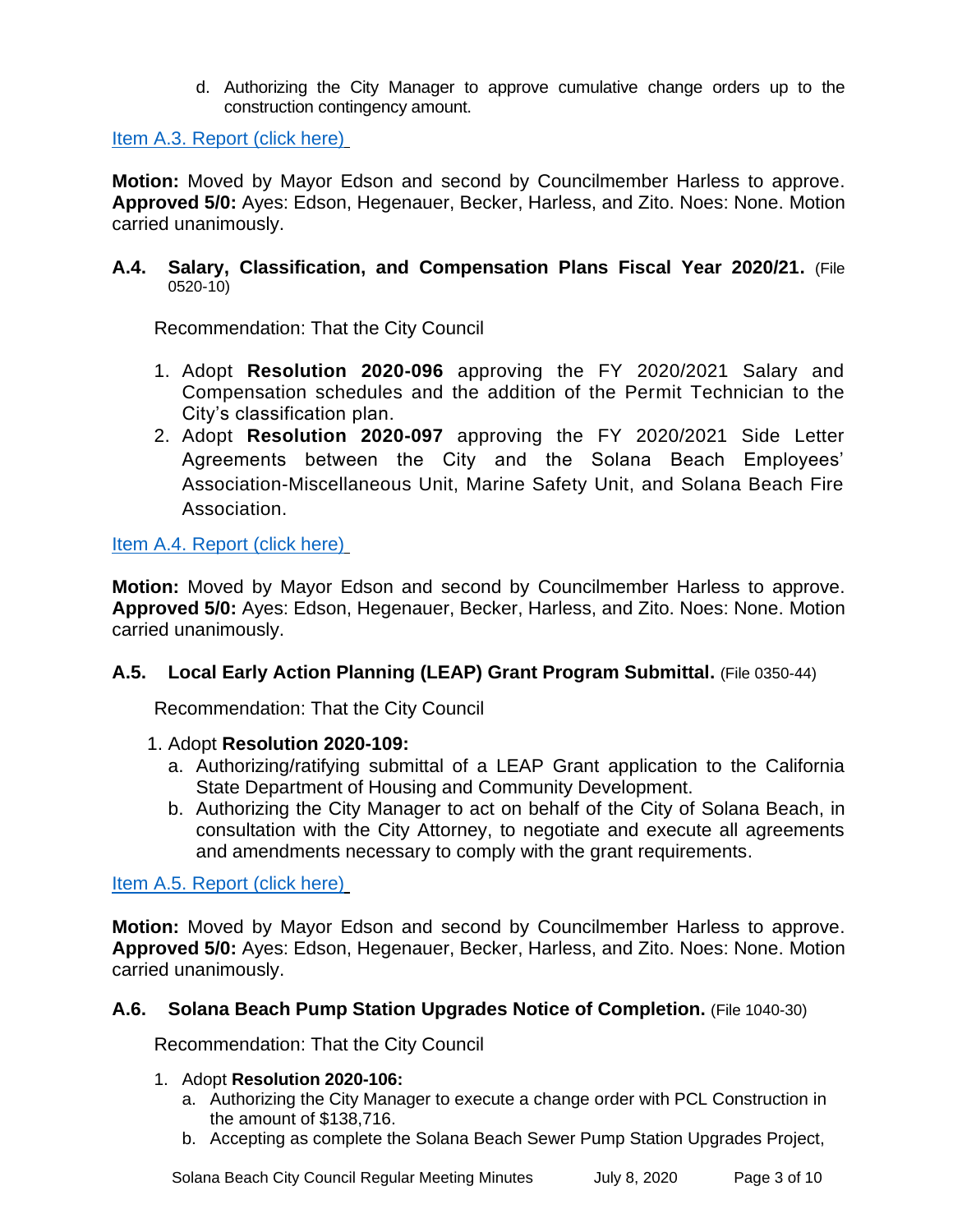Bid 2018-02, constructed by PCL Construction.

c. Authorizing the City Clerk to file a Notice of Completion.

[Item A.6. Report \(click here\)](https://solanabeach.govoffice3.com/vertical/Sites/%7B840804C2-F869-4904-9AE3-720581350CE7%7D/uploads/Item_A.6._Report_(click_here)_07-08-20_-_O.pdf)

**Motion:** Moved by Mayor Edson and second by Councilmember Harless to approve. **Approved 5/0:** Ayes: Edson, Hegenauer, Becker, Harless, and Zito. Noes: None. Motion carried unanimously.

#### **A.7. Water Damage Remediation and Restoration at City Hall and the Fire Station.** (File 1040-44)

Recommendation: That the City Council

- 1. Adopt **Resolution 2020-108**:
	- a. Awarding the construction contract to War Rhino, Inc. in the amount of \$83,096.77 for the Solana Beach City Hall and Fire Station Water Damage Remediation and Restoration Project, Bid No. 2020-02.
	- b. Approving an amount of \$25,000 for construction contingency.
	- c. Authorizing the City Manager to execute the construction contract on behalf of the City.
	- d. Authorizing the City Manager to approve cumulative change orders up to the construction contingency amount.
	- e. Authorizing the City Manager to execute a Professional Services Agreement with ET&T Indoor Environmental, in the amount of \$20,000, for compliance testing services.

[Item A.7. Report \(click](https://solanabeach.govoffice3.com/vertical/Sites/%7B840804C2-F869-4904-9AE3-720581350CE7%7D/uploads/Item_A.7._Report_(click_here)_07-08-20_-_O.pdf) here)

**Motion:** Moved by Mayor Edson and second by Councilmember Harless to approve. **Approved 5/0:** Ayes: Edson, Hegenauer, Becker, Harless, and Zito. Noes: None. Motion carried unanimously.

#### **A.8. Risk Management Contract for Worker Compensation Claims Administration with Tri-Star**. (File 0180-70)

Recommend that the City Council:

- 1. Adopt **Resolution 2020-113**:
	- a. Ratifying the Tri-Star contract executed by the City for worker compensation claims administration services for the period July 1, 2019 to June 30, 2020.
	- b. Authorizing the City Manager to extend the agreement for up to three additional years at the City's option.

[Item A.8. Report \(click here\)](https://solanabeach.govoffice3.com/vertical/Sites/%7B840804C2-F869-4904-9AE3-720581350CE7%7D/uploads/Item_A.8._Report_(click_here)_07-08-20.pdf)

**Motion:** Moved by Mayor Edson and second by Councilmember Harless to approve. **Approved 5/0:** Ayes: Edson, Hegenauer, Becker, Harless, and Zito. Noes: None. Motion carried unanimously.

#### **A.10. Special Counsel Services Agreement for Municipal Election.** (File 0400-05)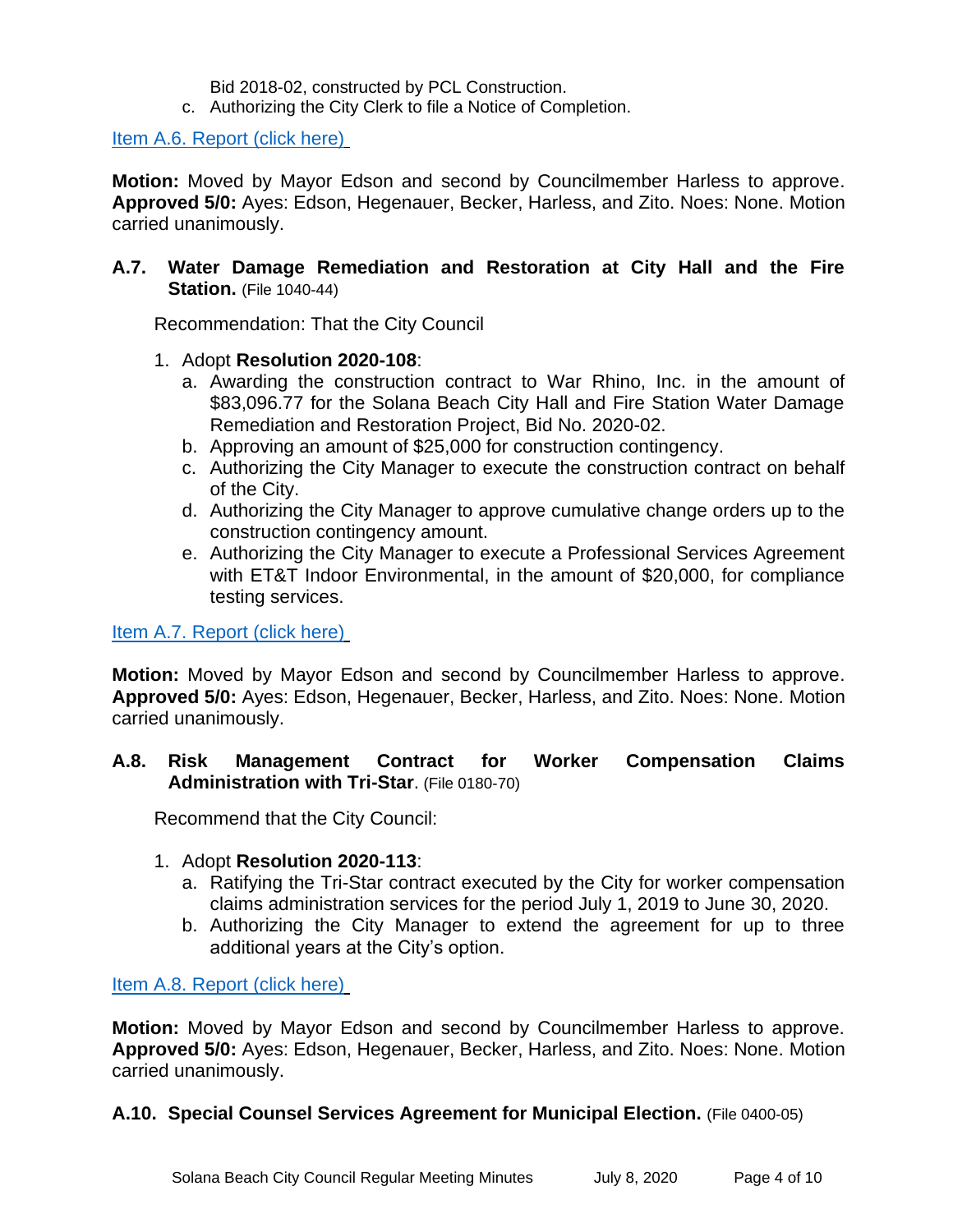The Staff recommends that the City Council:

1. Adopt **Resolution 2020-114** approving and authorizing the City Manager to execute a Professional Services Agreement for Special Counsel Services for Municipal Elections between the City of Solana Beach and Best Best & Krieger  $IIP.$ 

[Item A.10. Report \(click here\)](https://solanabeach.govoffice3.com/vertical/Sites/%7B840804C2-F869-4904-9AE3-720581350CE7%7D/uploads/Item_A.10._Report_(click_here)_07-08-20_-_O.pdf)

**Motion:** Moved by Mayor Edson and second by Councilmember Harless to approve. **Approved 5/0:** Ayes: Edson, Hegenauer, Becker, Harless, and Zito. Noes: None. Motion carried unanimously.

- **B. PUBLIC HEARINGS:** (B.1. B.3.)
- **B.1. Public Hearing: Rate Increase (Prop 218) for EDCO Waste and Recycling Services.** (File 1030-15)

The Staff recommends that the City Council:

- 1. Conduct the Public Hearing: Open the public hearing, Report Council disclosures, Receive public testimony, Close the public hearing.
- 2. Following the Public Hearing, consider adopting **Resolution 2020-110** approving EDCO's rate review request increasing solid waste and recycling rates for FY 2020–21 in accordance with the Franchise Agreement.

[Item B.1. Report \(click here\)](https://solanabeach.govoffice3.com/vertical/Sites/%7B840804C2-F869-4904-9AE3-720581350CE7%7D/uploads/Item_B.1._Report_(click_here)_07-08-20_-_O.pdf)

Mayor Edson opened the public hearing.

Council disclosures.

Greg Wade, City Manager, introduced the item.

Dan King, Assistant City Manager, presented a PowerPoint (in file).

No protests were received from the public.

**Motion:** Moved by Councilmember Zito and second by Councilmember Becker to close the public hearing. **Approved 5/0:** Ayes: Edson, Hegenauer, Becker, Harless, and Zito. Noes: None. Motion carried unanimously.

**Motion:** Moved by Councilmember Zito and second by Councilmember Becker to approve. **Approved 5/0:** Ayes: Edson, Hegenauer, Becker, Harless, and Zito. Noes: None. Motion carried unanimously.

**B.2. Public Hearing: 1530 Santa Sabina DRP/SDP, Applicant: Dillard, Case #17- 19-11.** (File 0600-40)

The proposed project meets the minimum objective requirements under the SBMC, may be found to be consistent with the General Plan and may be found, as conditioned, to meet the discretionary findings required as discussed in this report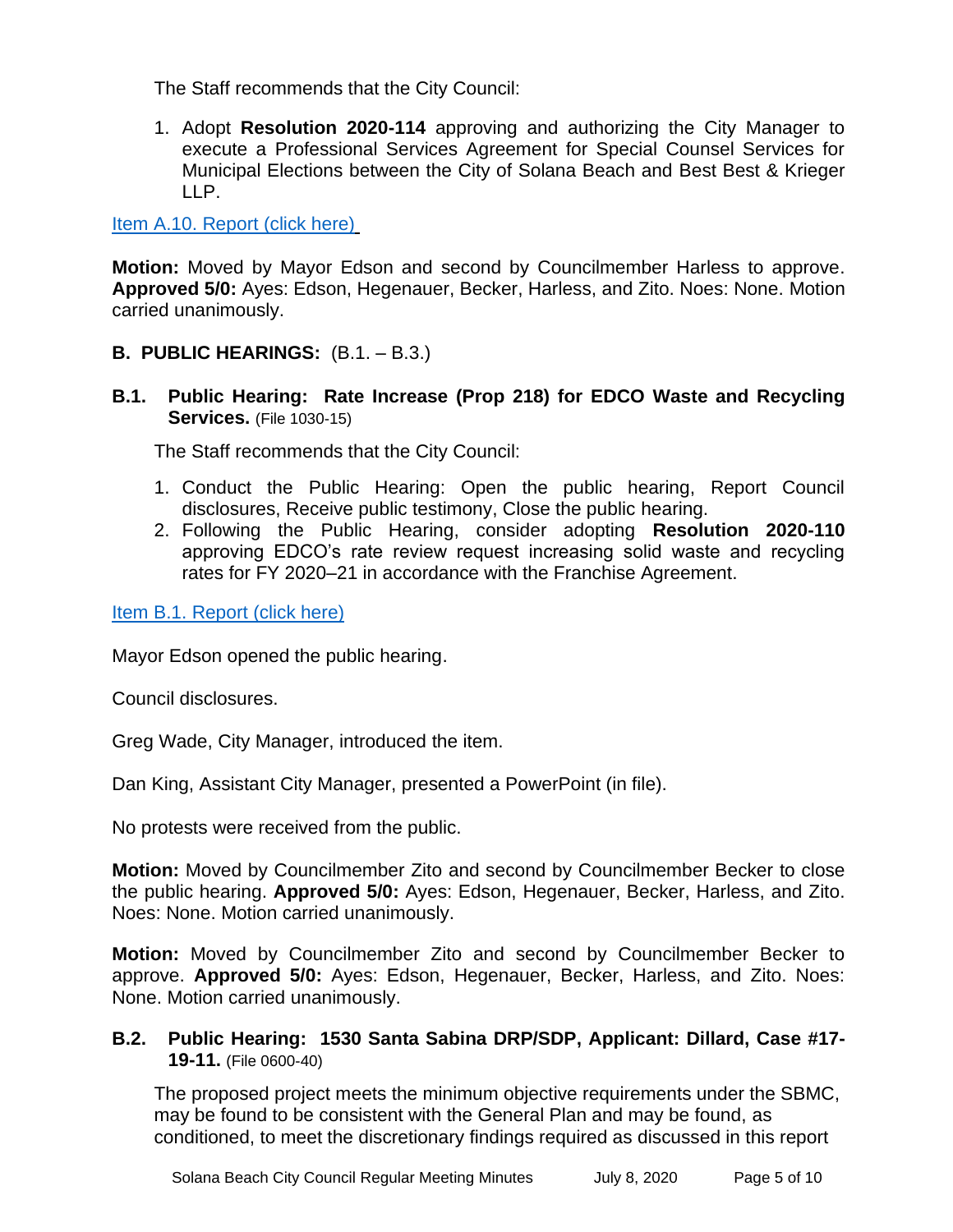to approve a DRP and administratively issue an SDP. Therefore, Staff recommends that the City Council:

- 1. Conduct the Public Hearing: Open the Public Hearing, Report Council Disclosures, Receive Public Testimony, and Close the Public Hearing.
- 2. Find the project exempt from the California Environmental Quality Act pursuant to Section 15303 of the State CEQA Guidelines; and
- 3. If the City Council makes the requisite findings and approves the project, adopt **Resolution 2020-105** conditionally approving a DRP and an SDP for a first- and second-story addition and remodel to an existing two-story single-family residence with an attached garage, and perform associated site improvements at 1530 Santa Sabina Court.

[Item B.2. Report \(click here\)](https://solanabeach.govoffice3.com/vertical/Sites/%7B840804C2-F869-4904-9AE3-720581350CE7%7D/uploads/Item_B.2._Report_(click_here)_07-02-20_Part_1.pdf) [Report Attachment 2](https://www.dropbox.com/sh/j51e0ip7j6s1s72/AACn8lpY4Xof-Mg6QqCNAKrTa?dl=0) 

Mayor Edson opened the public hearing.

Council disclosures.

Greg Wade, City Manager, introduced the item.

Tiffany Wade, Assistant Planner, presented a PowerPoint (in file).

Jill Dillard, Applicant, stated she did not have a presentation and was available to answer questions.

Council inquired about HOA requirements and expressed appreciation to the applicant for working with the neighbors to resolve the view disputes.

**Motion:** Moved by Councilmember Becker and second by Mayor Edson to close the public hearing. **Approved 5/0:** Ayes: Edson, Hegenauer, Becker, Harless, and Zito. Noes: None. Motion carried unanimously.

**Motion:** Moved by Councilmember Harless and second by Councilmember Becker to approve recommended action. **Approved 5/0:** Ayes: Edson, Hegenauer, Becker, Harless, and Zito. Noes: None. Motion carried unanimously.

#### **B.3. Public Hearing: 218 S. Granados, Applicant: Wilson, Case 17-19-10.** (File 0600-40)

The proposed project meets the minimum zoning requirements under the SBMC, may be found to be consistent with the General Plan and may be found, as conditioned, to meet the discretionary findings required as discussed in this report to approve a DRP and SDP. Therefore, Staff recommends that the City Council:

- 1. Conduct the continued Public Hearing: Report Council Disclosures, Receive Public Testimony, and Close the Public Hearing
- 2. Find the project exempt from the California Environmental Quality Act pursuant to Section 15301 of the State CEQA Guidelines; and
- 3. If the City Council makes the requisite findings and approves the project, adopt **Resolution 2020-100** conditionally approving a DRP and SDP to construct a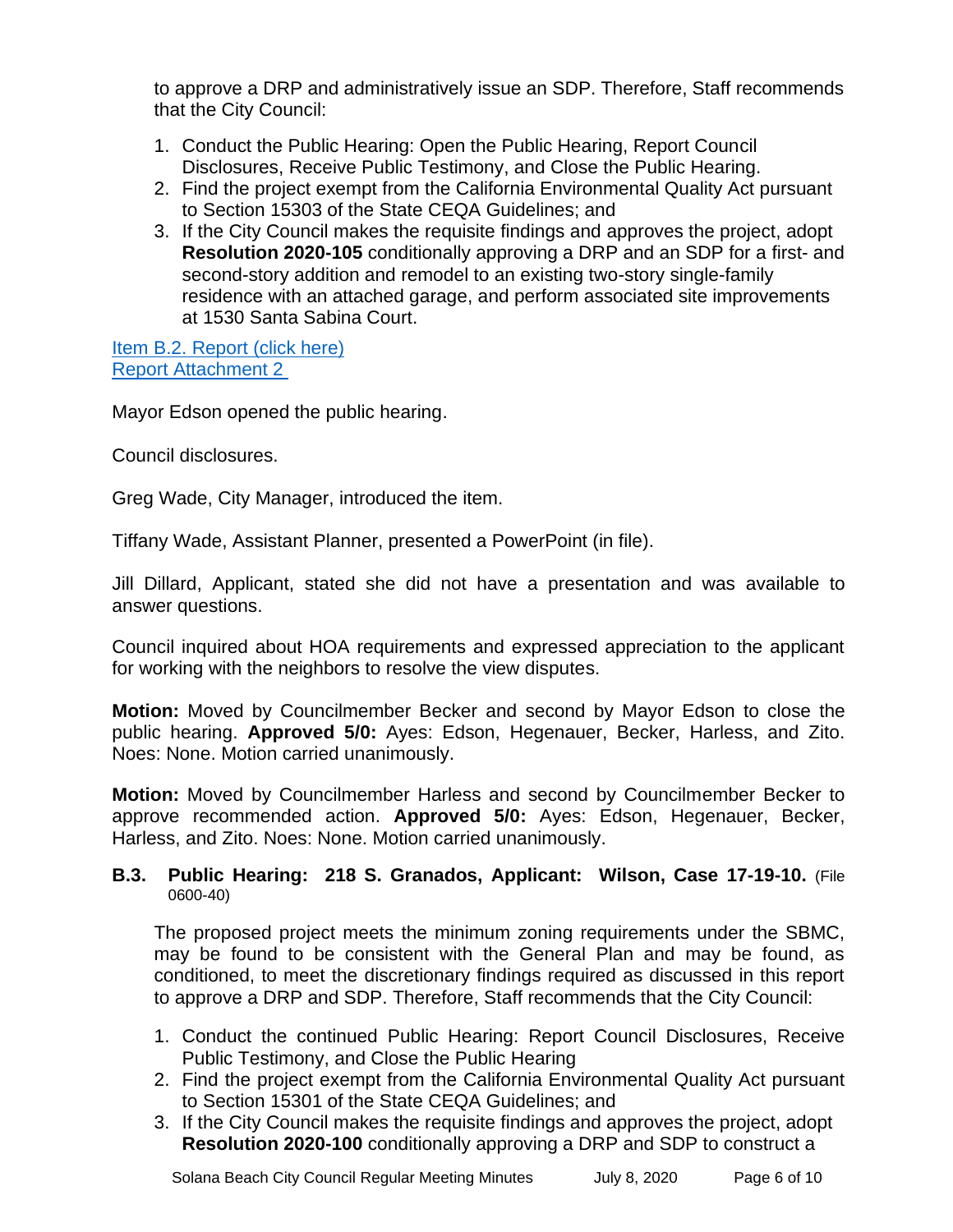main floor square footage addition to attach the existing detached garage to the existing residence and construct an Accessory Dwelling Unit on top of the existing garage and perform associated site improvements at 218 S. Granados Avenue.

[Item B.3. Report \(click here\)](https://solanabeach.govoffice3.com/vertical/Sites/%7B840804C2-F869-4904-9AE3-720581350CE7%7D/uploads/Item_B.3._Report_(click_here)_07-08-20_-_O.pdf)

Mayor Edson opened the public hearing

Council disclosures.

Greg Wade, City Manager, introduced the item.

Corey Andrews, Principal Planner, presented a PowerPoint (on file).

Council discussed view claims, affordable accessory dwelling unit (ADU) possibility, elevations and material articulation, roof plans, and overhang with SDP waiver.

Steve Wilson, Applicant, addressed decision not to proceed with affordable housing option at this time, noted material variation on walls with East wall being obscured, and view compromise with neighbors. Alex Faulkner, Architect, was also present.

Council and Applicant discussed affordable housing option and energy savings in compliance with Code, including possibly wiring for solar.

**Motion:** Moved by Councilmember Becker and second by Mayor Edson to close the public hearing. **Approved 5/0:** Ayes: Edson, Hegenauer, Becker, Harless, and Zito. Noes: None. Motion carried unanimously.

**Motion:** Moved by Councilmember Zito and second by Councilmember Harless to approve recommended action. **Approved 5/0:** Ayes: Edson, Hegenauer, Becker, Harless, and Zito. Noes: None. Motion carried unanimously.

#### **C. STAFF REPORTS:** (C.1. – C.4.)

#### **C.1. Community Grant Awards FY 2020/21**. (File 0330-25)

Recommendation: That the City Council:

- 1. Select the FY 2020/21 Community Grant Program recipients and identify an award amount to each recipient.
- 2. Adopt **Resolution 2020-111** authorizing the funding for the selected community grant applicants for financial assistance under the FY 2020/21.

[Item C.1. Report](https://solanabeach.govoffice3.com/vertical/Sites/%7B840804C2-F869-4904-9AE3-720581350CE7%7D/uploads/Item_C.1._Report_(click_here)_07-08-20_-_O.pdf) [Staff Report Update 1 \(7-8 at 12:50pm\)](https://solanabeach.govoffice3.com/vertical/Sites/%7B840804C2-F869-4904-9AE3-720581350CE7%7D/uploads/Item_C.1._Staff_Report_Update_1_(updated_7-8_at_1250pm)_-_O.pdf)

Greg Wade, City Manager, displayed a spreadsheet of Council submittals to review.

Council discussed allocations.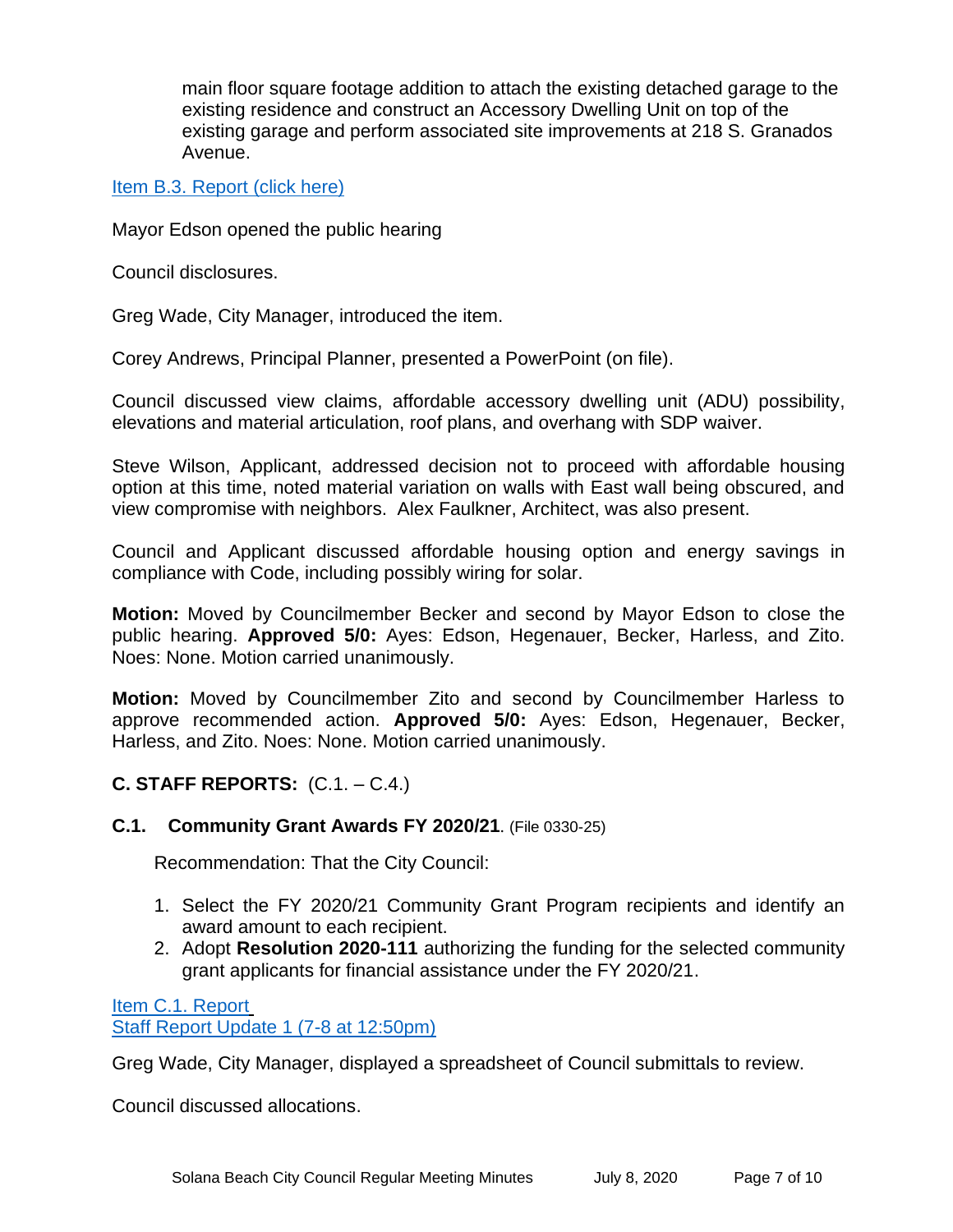**Motion:** Moved by Councilmember Zito and second by Mayor Edson to approve the grant awards as set out below. **Approved 5/0:** Ayes: Edson, Hegenauer, Becker, Harless, and Zito. Noes: None. Motion carried unanimously.

| ASSISTANCE LEAGUE RANCHO SAN DIEGUITO<br><b>BIKE WALK SOLANA</b> |              | \$ 3,000<br>\$1,500 |
|------------------------------------------------------------------|--------------|---------------------|
| BOYS & GIRLS CLUB OF SAN DIEGUITO                                |              | \$5,000             |
| <b>CASA DE AMISTAD</b>                                           |              | \$ 5,000            |
| <b>COMMUNITY RESOURCE CENTER</b>                                 |              | \$4,500             |
| <b>DISCONNECT COLLECTIVE</b>                                     |              | \$ 2,500            |
| JALISCIENCE FOLKLORIC ACADEMY                                    |              | \$2,500             |
| LA COLONIA COMMUNITY FOUNDATION                                  |              | \$5,000             |
| <b>NATURE COLLECTIVE</b>                                         |              | \$2,500             |
| <b>NORTH COAST REPERTORY THEATRE</b>                             |              | \$ 5,000            |
| <b>NORTH COUNTY IMMIGRATION CENTER</b>                           |              | \$3,000             |
| <b>SAN DIEGO BOTANIC GARDEN</b>                                  |              | \$1,500             |
| ST. JAMES & ST. LEO MEDICAL PROGRAM                              |              | \$ 5,000            |
|                                                                  | <b>TOTAL</b> | \$45,000            |

*Mayor Edson recessed the meeting at 6:05 p.m. for a break and reconvened at 6:15 p.m.*

#### **C.2. Fiscal Year 2020/21 Adopted Budget Adjustments.** (File 0330-30)

Staff recommends the City Council consider

1. Adopt **Resolution 2020-101** authorizing adjustments to the Fiscal Year 2020/21 Adopted Budget.

[Item C.2. Report \(click here\)](https://solanabeach.govoffice3.com/vertical/Sites/%7B840804C2-F869-4904-9AE3-720581350CE7%7D/uploads/Item_C_.2._Report_(click_here)_07-80-20.pdf)  [Staff Report Update 1 \(7-8 at 4:00pm\)](https://www.dropbox.com/sh/ntgh39dvzpyfe9y/AADzfrDLj7IHoqVOPoPofnmFa?dl=0)

Greg Wade, City Manager, introduced the item.

Marie Berkuti, Finance Director, presented a PowerPoint (on file).

Council and Staff discussed budget details.

**Motion:** Moved by Councilmember Zito and second by Councilmember Harless to approve. **Approved 5/0:** Ayes: Edson, Hegenauer, Becker, Harless, and Zito. Noes: None. Motion carried unanimously.

#### **C.3. Solana Beach's \$175,000 Guaranty for a \$2,500,000 Credit Option to Clean Energy Alliance.** (File 1010-46)

Recommendation: That the City Council

- 1. Adopt **Resolution 2020-112**:
	- a. Authorizing the City of Solana Beach to provide up to a \$175,000 guaranty for a \$2,500,000 credit option for the CEA as proposed by RCB or 3<sup>rd</sup> party approved by the CEA Board.
	- b. Authorizing the City Manager to act on behalf of the City, in consultation with the City Attorney, to negotiate and execute all agreements and amendments necessary for the guaranty.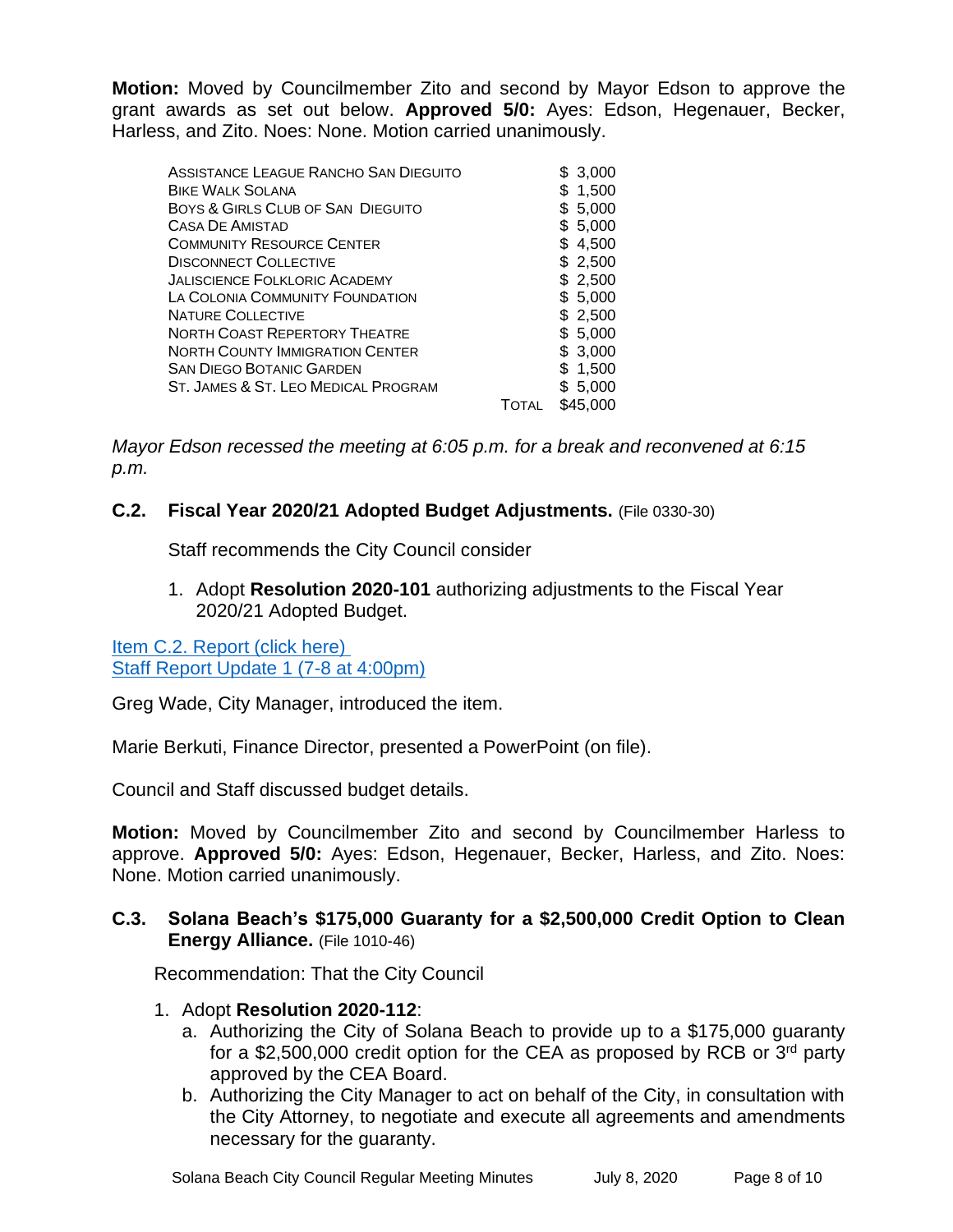#### [Item C.3. Report \(click here\)](https://solanabeach.govoffice3.com/vertical/Sites/%7B840804C2-F869-4904-9AE3-720581350CE7%7D/uploads/Item_C.3._Report_(click_here)_07-08-20_-_O.pdf)

Greg Wade, City Manager, introduced the item.

Marie Berkuti, Finance Director, presented a PowerPoint (on file). Barbara Boswell, Interim CEO, Clean Energy Alliance, was also present.

Council discussed General Fund guarantee of \$175,000 with \$150,000 being refunded to SEA, resulting in General Fund risk of \$25,000 and support for River City Bank financial option.

**Motion:** Moved by Councilmember Becker and second by Deputy Mayor Hegenauer to approve. **Approved 5/0:** Ayes: Edson, Hegenauer, Becker, Harless, and Zito. Noes: None. Motion carried unanimously.

**C.4. Discuss and Consider a Resolution 2020-116 Supporting and Standing in Solidarity with Black Residents and Communities of Color in the City of Solana Beach.** (File 0480-75) – *added 7-5-20 3pm*

Staff recommends the City Council:

1. Consider adopting **Resolution 2020-116**.

[Item C.4. Report \(click here\)](https://solanabeach.govoffice3.com/vertical/Sites/%7B840804C2-F869-4904-9AE3-720581350CE7%7D/uploads/Item_C.4._Report_(click_here)_07-08-20_-_O.pdf)  [Supplement Items \(7-8-20, 8am\)](https://www.dropbox.com/preview/Council%20Meetings/Staff%20Report%20Linked%20Documents/07-08-20%20Mtg/Blue%20Folders/C.4.%20Blue%20Folders/Item%20C.4.%20Supplemental%20Docs%20(Updated%207-8%20at%208am).pdf?role=personal)

Greg Wade, City Manager, introduced the item.

Two public comments were received in support of the Resolution, which were distributed to Councilmembers.

Council discussed broad input utilized in drafting the resolution, best practices for law enforcement, peaceful protests, need for cultural shifts and recognition of biases, and focusing on what needs to happen with continued efforts and involvement.

**Motion:** Moved by Councilmember Zito and second by Mayor Edson to approve. **Approved 5/0:** Ayes: Edson, Hegenauer, Becker, Harless, and Zito. Noes: None. Motion carried unanimously.

#### **Mayor Edson pulled item A.9 from the Consent Calendar.**

**A.9. Initial Legislative Priority List for Lobbying Purposes.** (File 0480-05)

Recommendation: That the City Council

1. Adopt **Resolution 2020-115** approving the Legislative Priority List for FY 2020/21.

[Item A.9. Report \(click here\)](https://solanabeach.govoffice3.com/vertical/Sites/%7B840804C2-F869-4904-9AE3-720581350CE7%7D/uploads/Item_A.9._Report_(click_here)_07-08-20_-_O.pdf)

Mayor Edson discussed more frequent reviews by City Council and consultation with full City Council on positions, rather than Mayor, City Attorney and City Manager.